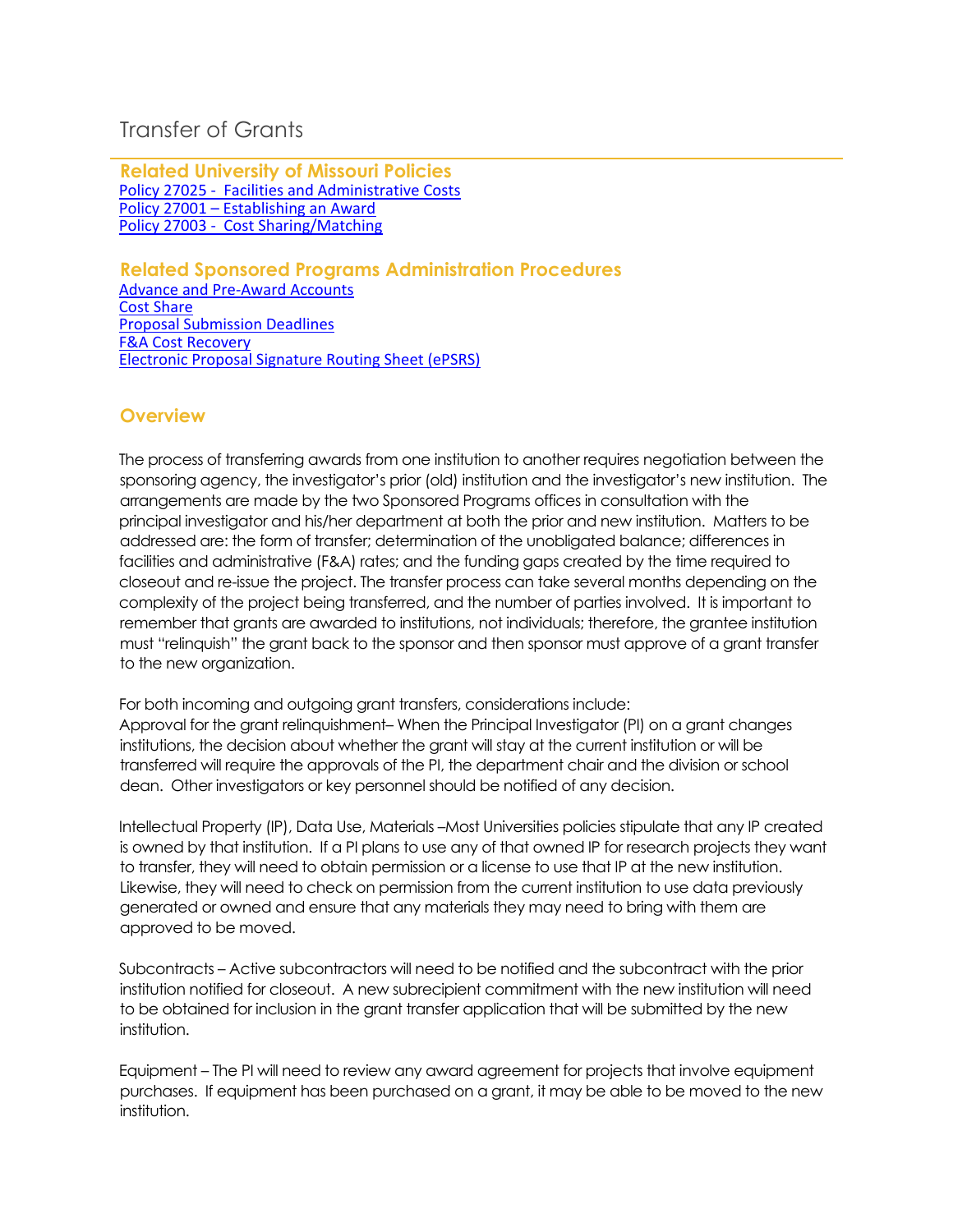## **Procedures**

To transfer awards received at another institution to the University of Missouri (MU), a new faculty member should first discuss the status of their awards and their plans with the sponsor(s), current and new academic home department/college, and MU's Sponsored Programs Administration (SPA)offices.

## **Responsibilities**

Below is an outline of responsibilities as they relate to the transfer of a grant to University of Missouri:

The new to MU faculty member will need to obtain the anticipated or actual unobligated balance amount to be transferred from their old institution. The PI, with assistance from their new MU Academic home department will prepare a *new proposal* (change of institution application) for the remaining/relinquished balance amount to be transferred for each sponsored project to be transferred. These new proposals will most likely consist of:

- A budget reflecting MU salary, fringe benefits, and F&A costs.
- A budget justification.
- A project description that usually consists of a progress report and a description of the work that remains to be done on the project.
- Sponsor required application package and/or any additional sponsor requested information or forms.
- Internal approval forms called an electronic Proposal Submission Routing Sheet (ePSRS) with investigator (s), department/division, and dean signatures.
- Financial Conflict of Interest documentation, if required.

A transfer from another institution to MU may occur in a variety of ways:

*New award to the University of Missouri* – When an award and its remaining balance is to be transferred in entirety to MU, the principal investigator's previous employer must formally relinquish the award and provide the unobligated balance. The PI submits a new MU proposal (change of institution application) to the sponsor. The sponsor then awards the project to MU.

*Subcontract to University of Missouri* – When only a portion of the work is to be transferred, a new principal investigator is named at the former institution (with prior approval of the sponsor) and the original (new to MU) PI submits a subcontractor proposal from MU to his or her former institution. The former institution will then issue a subcontract to MU.

*New award to University of Missouri with a subcontract back to prior institution* – When the majority of the work will take place at MU, but a portion remains at the old institution, a principal investigator at the old institution submits a proposal to MU which is then incorporated into the proposal (change of institution application) submitted by MU to the sponsor. When the award arrives at MU, a subcontract is issued back to the PI's prior/old institution.

*PI Responsibilities*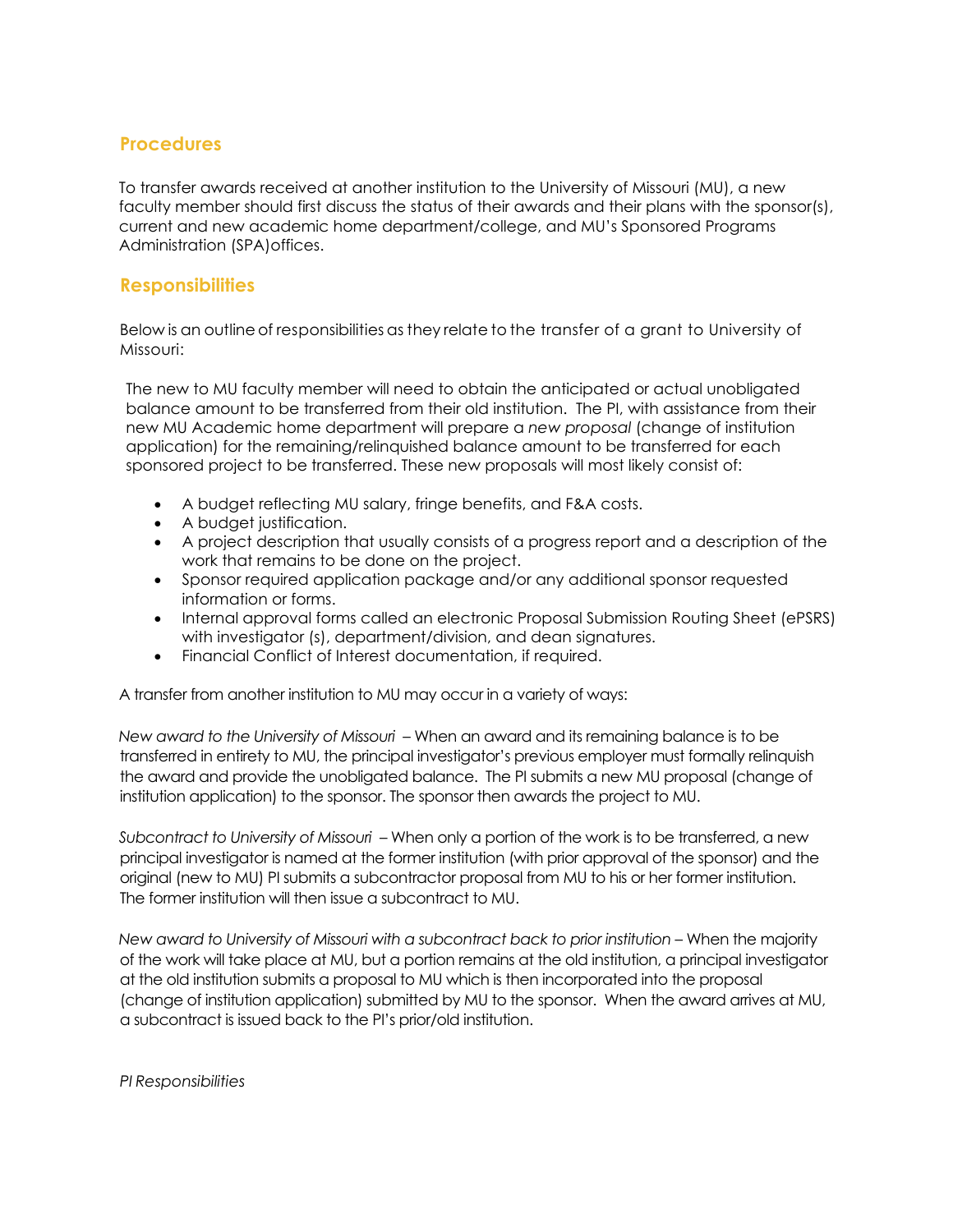Contact the Sponsored Programs Office at old and new institution as soon as possible, prior to the anticipated transfer so that the offices can begin the transfer process. Contact the sponsor's Contracting Officer, Program or Scientific Officer, and/or Grants Management Specialist as appropriate.

- Notify the old institution's academic department chair, and/or the college dean of the planned departure and obtain approval to take the grant to the new institution.
- Notify the sponsoring agency Program Officer of the anticipated transfer and obtain their approved/next steps to transfer the grant.
- Review the original award documentation for sponsor requirements, including cost sharing requirements, if applicable. Determine the amount of any remaining obligations for cost sharing commitment to be transferred to the new institution.
- Work with the old institution's sponsored programs office to close out any subcontracts or other agreements related to the award, if applicable.
- Work with the old institution to prepare the agency specific relinquishing forms, if applicable.
- Work with the new MU academic home department to prepare any proposal materials required by the sponsor, and the internal forms required for the approval of the proposal.
- When received, assist with reviewing and approving the new MU grant award, as well as provide any additional items as required by the sponsor, the department, and SPA.

#### *Department Responsibilities*

- Along with the PI, review the original award documentation for sponsor requirements, including cost sharing requirements, if applicable. Determine the amount of any remaining obligations for cost sharing commitment to be approved as part of the proposal submission.
- Assist the PI with preparing any proposal materials required by the sponsor.
- Prepare the internal budget and approval forms (ePSRS) required to approve of the transfer or change of institution proposal.
- Route the completed application and internal materials to the Sponsored Programs Administration offices for review and submission by the Authorized Institutional Official to the sponsor.
- When an award is received, assist the PI to review and provide any additional information or information required by the sponsor or SPA.

## *Sponsored Programs (SPA) Responsibilities*

- Serve as an administrative resource in the preparation of all materials related to the transfer application.
- Review the application for transfer of the grant and all the internal documents for completeness, accuracy, and compliance with agency and university requirements prior to submission,
- Submit the transfer request to the sponsor and provide such confirmation to the PI and the department and college.
- When an award is received, review the applicable terms and conditions, and coordinate any additional requirements prior to issuance of the award to the PI and department.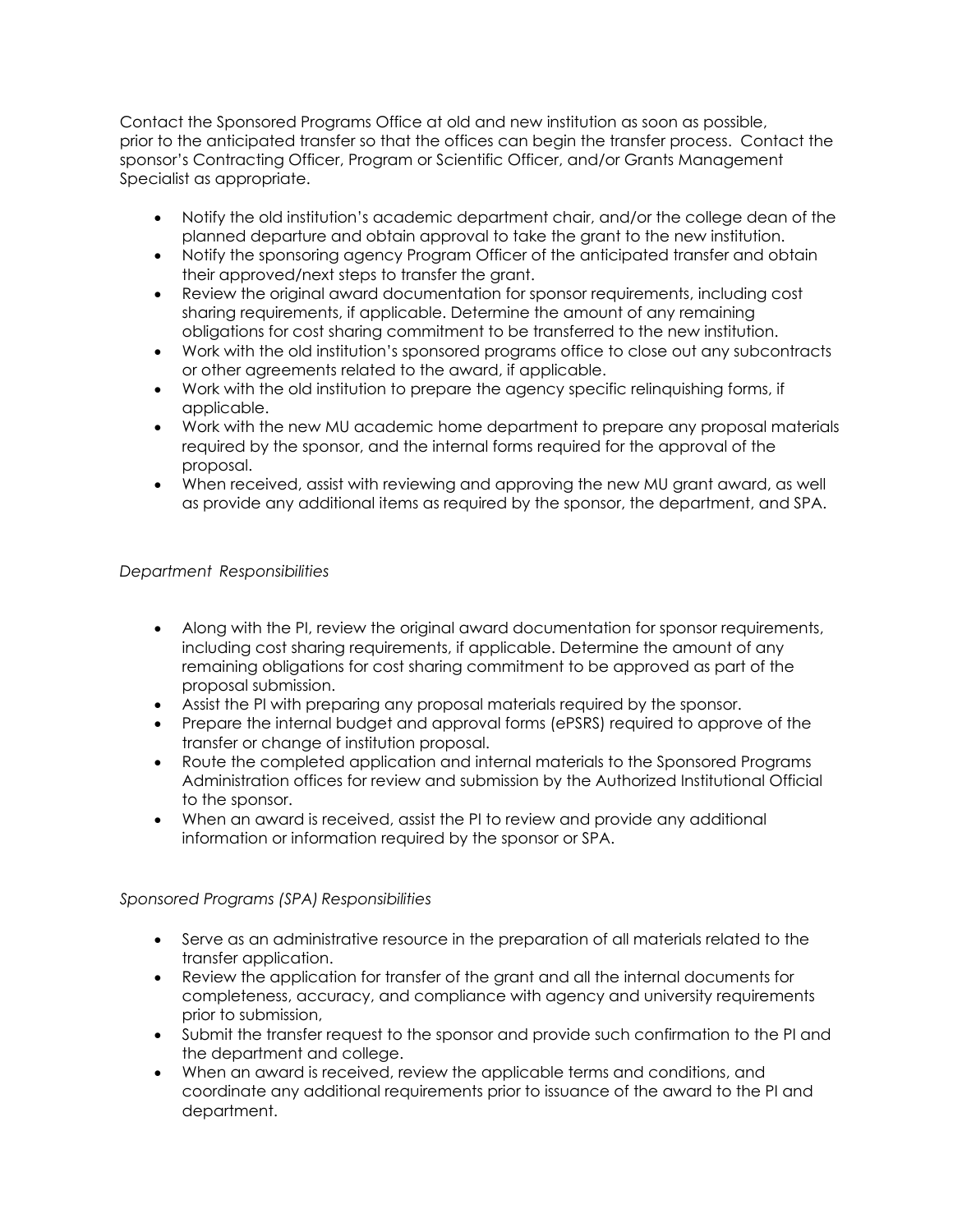## **Resources**

[Incoming Grant Transfer Checklist](https://docs.research.missouri.edu/ospa/Incoming_Grant_Transfer_Checklist_Form.pdf) - A checklist that includes a list of information that will assist with the development of a new proposal to be submitted by MU for the grant being transferred.

[Grant Fact Sheet](https://docs.research.missouri.edu/ospa/grantfactsheet.pdf) – Information such a Business Officers, Organizational type and related identifiers, indirect cost rates, fringe benefits rates, tuition remission specific to MU.

[Sponsored Programs Administration Webpage](https://research.missouri.edu/sponsored-programs-administration) – Contacts, Organizational Charts, Procedure Guide, Service listing, and other information specific to MU SPA.

## **Agency Specific Information**

#### National Institutes of Health (NIH)

- How to Transfer an NIH Grant : [http://www.niams.nih.gov/funding/Policies\\_and\\_Guidelines/transfer\\_institution.pd](http://www.niams.nih.gov/funding/Policies_and_Guidelines/transfer_institution.pdf) [f.](http://www.niams.nih.gov/funding/Policies_and_Guidelines/transfer_institution.pdf)
- NIH Grants Policy Statement: [http://grants.nih.gov/grants/policy/nihgps\\_2010/nihgps\\_ch8.htm#\\_Toc271264936](http://grants.nih.gov/grants/policy/nihgps_2010/nihgps_ch8.htm#_Toc271264936)
- PHS 3734 Official Statement Relinquishing Interest and Rights in a PHS Research Grant [\(http://grants1.nih.gov/grants/phs3734.pdf\)](http://grants1.nih.gov/grants/phs3734.pdf)
- HHS 568 Final Invention Statement and Certification [\(http://grants1.nih.gov/grants/hhs568.pdf\)](http://grants1.nih.gov/grants/hhs568.pdf)

#### National Science Foundation (NSF)

- FastLane Transfer Request Instructions: [https://www.fastlane.nsf.gov/NSFHelp/flashhelp/fastlane/FastLane\\_Help/fastlane](https://www.fastlane.nsf.gov/NSFHelp/flashhelp/fastlane/FastLane_Help/fastlane_help.htm#what_is_the_pi_transfer_request.htm) help.htm#what is the pi\_transfer request.htm
- NSF Policy: [http://www.nsf.gov/pubs/policydocs/pappguide/nsf15001/aag\\_2.jsp#IIBg](http://www.nsf.gov/pubs/policydocs/pappguide/nsf15001/aag_2.jsp#IIBg)

#### National Aeronautics and Space Administration (NASA)

- NASA How-to Guide:<http://science.nasa.gov/researchers/sara/how-to-guide/>
- NASA FAQ:<http://science.nasa.gov/researchers/sara/faqs/#15>

#### Department of Defense (DoD)

• Contact the Program Officer

#### Department of Education